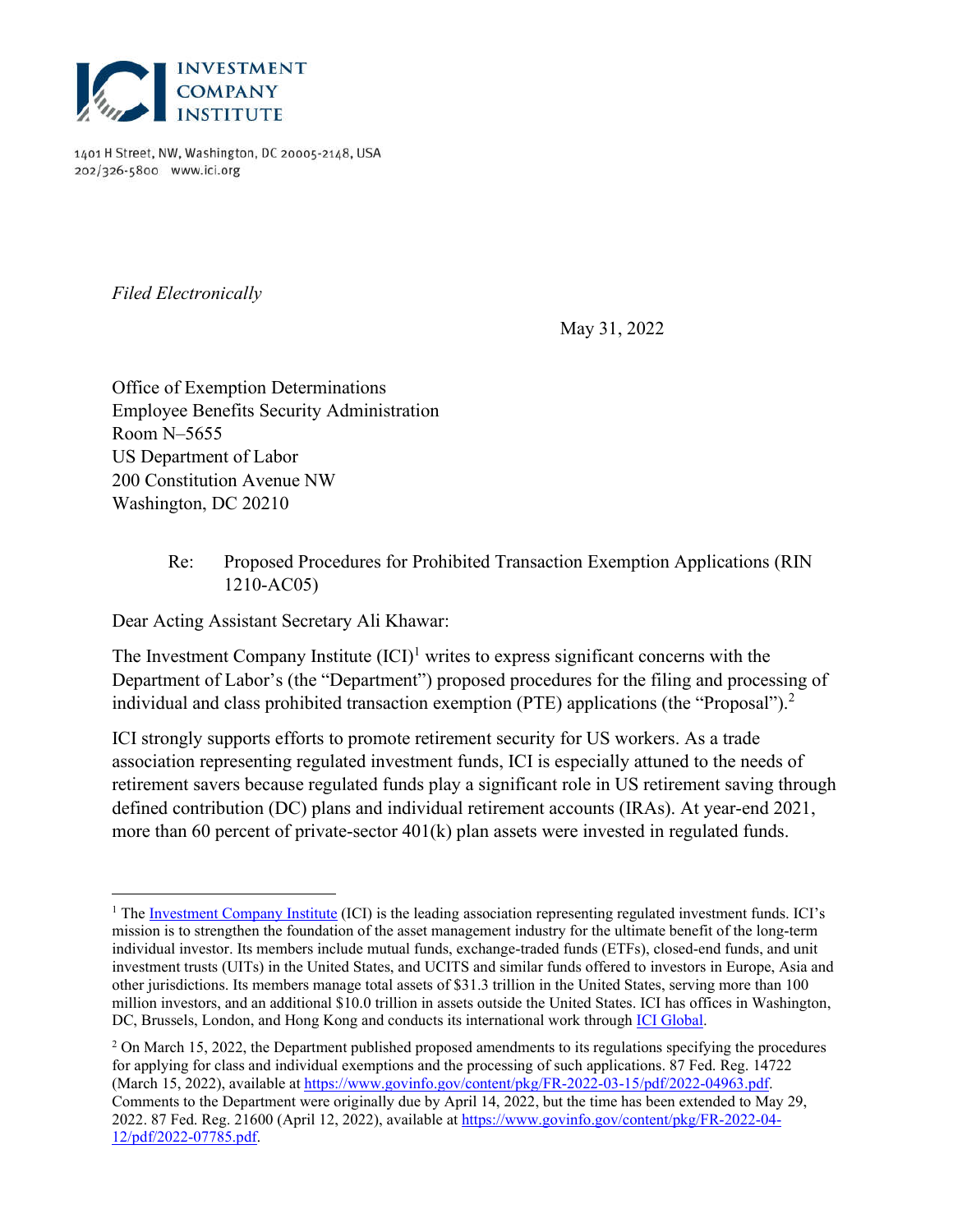Office of Exemptions and Determinations May 31, 2022 Page 2 of 10

The Employee Retirement Income Security Act of 1974, as amended (ERISA), was enacted in part to protect the retirement savings of participants in their employers' retirement plans from losses due to transactions with persons with specified relationships to the plan. These protections against potential conflicts of interest included far reaching prohibited transaction rules, which generally prevent the parties who are responsible for operating employer-sponsored retirement plans from engaging in almost any transaction with a broad array of "parties in interest" (as defined in ERISA) and "disqualified persons" under the Internal Revenue Code of 1986 (the "Code").<sup>3</sup> Understanding that such an extremely far reaching set of prohibitions would harm plans by preventing them from accessing many beneficial services, investments, and transactions that are necessary for, or beneficial to, their creation and operation, ERISA also includes three kinds of possible exemptions from the prohibited transaction prohibitions: statutory exemptions, class exemptions and individual exemptions.4

The Department has long had regulations setting forth the procedures for applying for class and individual PTEs and—prior to the last two decades—has granted many such exemptions since ERISA's enactment.<sup>5</sup> Now, however, the Department is proposing changes to its procedures that would significantly modify the exemption application process and formally codify new additional burdens on applicants and independent fiduciaries covered by the exemption.

As discussed in greater detail below, we are concerned that the collective impact of these changes at a minimum will be to make it more difficult and expensive to apply for a PTE and put the success of an application in significant doubt—discouraging stakeholders from seeking exemptions at all. If finalized as proposed, the changes will restrict the ability of the regulated community to obtain exemptions for transactions that facilitate efficient plan administration, and provide for favorable investments, to the detriment of retirement plans and their participants. Further, the proposed changes effectively will discourage the regulated community from proactive, informal communication with the Department and reduce the Department's understanding of current issues and concerns and, conversely, the public's understanding of the Department's views.

## **EXECUTIVE SUMMARY**

Our comments and recommendations include the following:

 The proposed changes regarding pre-submission discussions with the Department will significantly limit the mutually beneficial dialogue that has developed between the

<sup>3</sup> ERISA § 406 (29 U.S.C. § 1106) and 26 U.S.C. § 4975(c).

<sup>4</sup> ERISA § 408(a) (29 U.S.C. § 1108(a)) and 26 U.S.C. § 4975(d).

<sup>&</sup>lt;sup>5</sup> See EBSA Index of Individual Exemptions https://www.dol.gov/agencies/ebsa/laws-and-regulations/rules-andregulations/exemptions/granted. See also Wade, William P., & Loebl, Richard I. 1994. "Individual Prohibited Transaction Exemptions: The 'Common Law.'" *Real Property, Probate and Trust Journal*, Vol. 29, No. 2 (Summer 1994), pp. 185–261. Available at http://www.jstor.org/stable/20782047.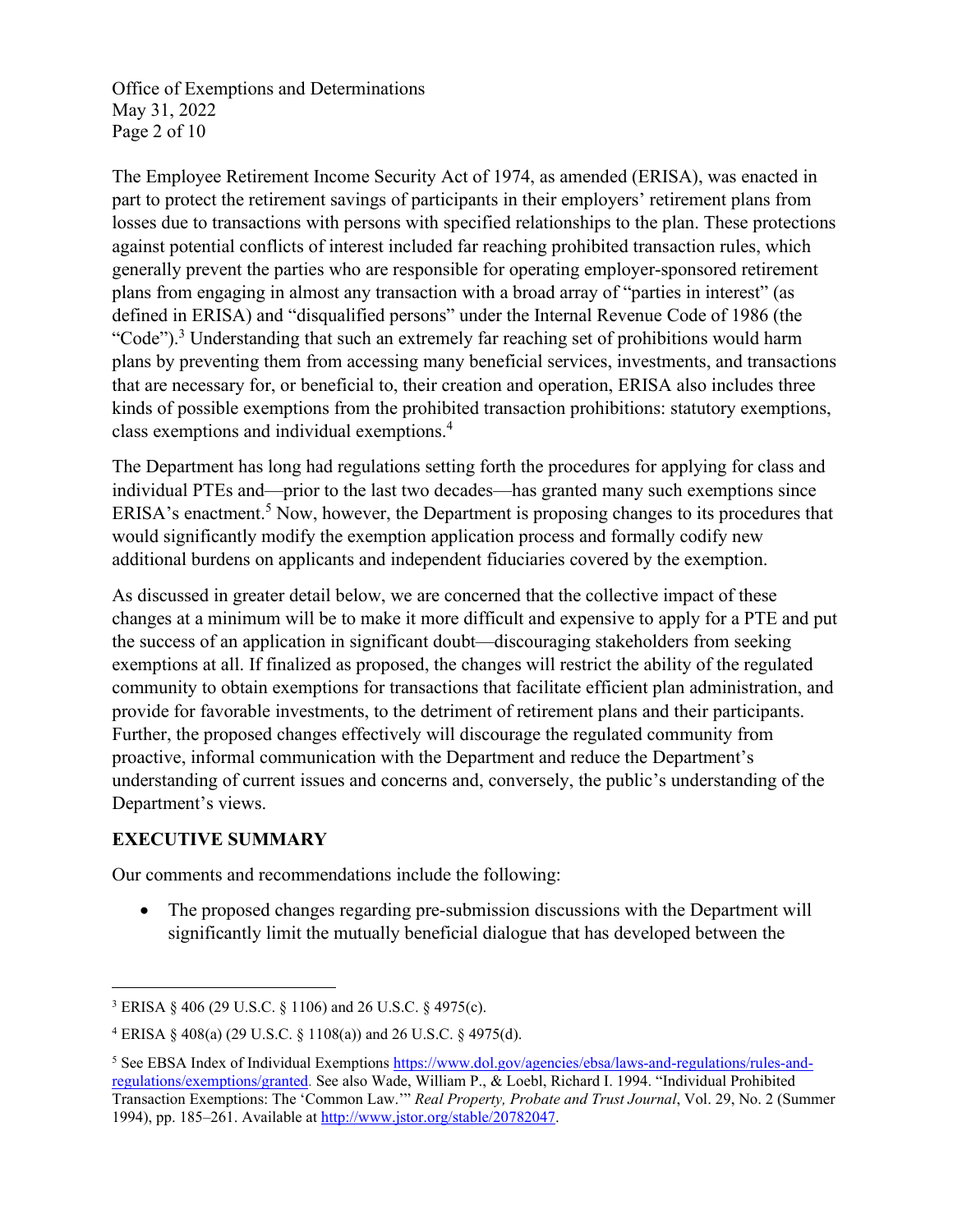Office of Exemptions and Determinations May 31, 2022 Page 3 of 10

> Department and the regulated community about potential transactions that may be considered to implicate ERISA's prohibited transaction rules.

- The proposed changes to the requirements for independent fiduciaries and appraisers including new revenue thresholds for determining "independence," a requirement to be independent of any qualified independent fiduciary and not merely the applicant, and a requirement that the independent fiduciary maintain fiduciary liability insurance in an amount that is sufficient to indemnify the plan for damages resulting from a breach by the independent fiduciary—would unnecessarily reduce competition, increase costs, and create uncertainty.
- The costs associated with the proposed changes' new information requirements will create barriers of entry to the exemption process except for the largest applicants, resulting in the elimination of transactions that would otherwise be commercially beneficial, and consequently will reduce plan investment returns.
- The provision that the Department generally would not consider the exemption application for any transaction that involves a party in interest who is the subject of an investigation by any regulatory entity under any federal or state laws—including investigations and actions under statutes or regulations that are unrelated to ERISA or a party's ability to manage or administer an employee benefit plan—would unnecessarily narrow the universe of parties that are eligible to participate in an exemption transaction and the types of transactions that will be eligible.
- The proposed changes would limit the universe of exemption transactions that will be considered and granted, but the Department fails to consider the impact on retirement plans and their participants in accessing beneficial services, investments, and transactions that are necessary for, or beneficial to, their creation and operation.

Collectively, these changes will make it more difficult and expensive to apply for a PTE and put in doubt the success of an application—discouraging parties from even applying; the changes will restrict the ability of the regulated community to obtain exemptions for transactions that facilitate efficient plan administration, and provide for favorable investments, to the detriment of retirement plans and their participants.

# **BACKGROUND**

ERISA's prohibited transaction rules generally prevent the parties who are responsible for creating and operating employer-sponsored retirement plans from engaging in almost any transaction with parties in interest, $6$  which includes just about any person or entity that has any connection to the plan. In other words, Congress created a regime under which almost any transaction with a plan and related party would be prohibited. But because such a regime necessarily would prevent plans from accessing many beneficial services, investments, and

 $6$  ERISA § 3(14) (29 U.S.C. § 1002(14)) and 26 U.S.C. § 4975(e)(2).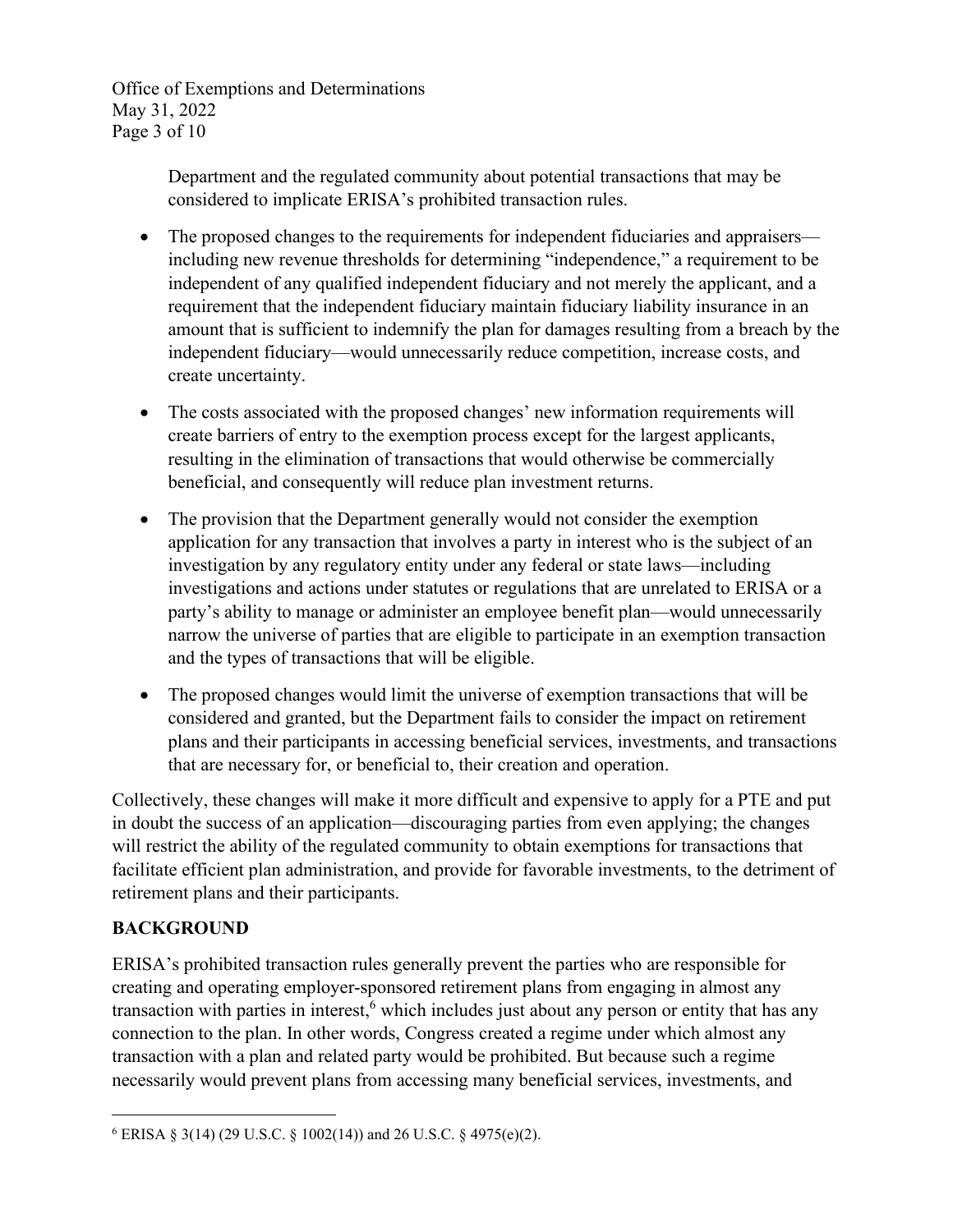Office of Exemptions and Determinations May 31, 2022 Page 4 of 10

transactions that are necessary for, or beneficial to, the creation and operation of retirement plans, it included a series of statutory PTEs. Additionally, because Congress knew it would not be able to foresee every instance where an exemption would be appropriate so that plans could continue to access investments, products and services, Congress gave the Department the authority to grant administrative exemptions when it determines that such relief is: (1) administratively feasible; (2) in the interests of the plan and its participants and beneficiaries; and (3) protective of the rights of participants and beneficiaries of such plans.<sup>7</sup>

For many years following the passage of ERISA, the Department had been willing to exercise this statutory authority to grant, annually, dozens of individual and class PTEs that had been requested by retirement plan sponsors, service providers, and trade associations.<sup>8</sup> As Congress intended when it established the prohibited transaction regime along with the exemption process, these exemptions benefited plans by providing much needed flexibility to the otherwise rigid prohibited transaction rules imposed by ERISA.

In recent years, however, the Department has become increasingly reluctant to grant administrative exemptions. In 2021, for example, the Department only granted *three* individual exemptions, and in 2020, the Department only granted *one* individual exemption. The Department has only granted *three* class exemptions in the past 15 years (and those three were all in connection with the Department's changes to the definition of the term "fiduciary").<sup>9</sup> This virtual shut-down of the exemption process has discouraged parties from requesting individual relief and prevented plans and service providers from developing new and innovative offerings for retirement savers. The proposed changes do not appear likely to improve these trends, or ultimately to enable plans and participants to benefit from prudently issued exemptions. In fact, they may force applicants to choose less beneficial transactions or avoid the transactions altogether, a lost opportunity for the plan and its participants.

## **CONCERNS WITH PROPOSED AMENDMENTS**

We discuss our specific concerns with the proposed changes below.

## **1. The proposed changes' pre-submission public-disclosure obligations will limit mutually beneficial discussions with the regulated community.**

ICI is concerned that the proposed changes would significantly limit or eliminate altogether the informal discussions that the Department will have with the regulated community about potential transactions that may be considered to implicate ERISA's prohibited transaction rules. These

<sup>7</sup> ERISA § 408(a) (29 U.S.C. § 1108(a)).

<sup>8</sup> For example, PTE 77-3, which permits the purchase and sale of open-end mutual fund shares by a plan which only covers employees of a mutual fund, its investment adviser or principal underwriter, or an affiliate, was issued to the ICI. Prohibited Transaction Class Exemption 77-3, 42 Fed. Reg. 18734 (April 8, 1977). Individual exemptions issued after the issuance of PTE 77-3 provided needed modifications to certain of the PTE's conditions to allow for its use. See, e.g., PTE 2002-17, published at 67 Fed. Reg. 13366 (March 22, 2002).

<sup>&</sup>lt;sup>9</sup> See footnote 5, supra.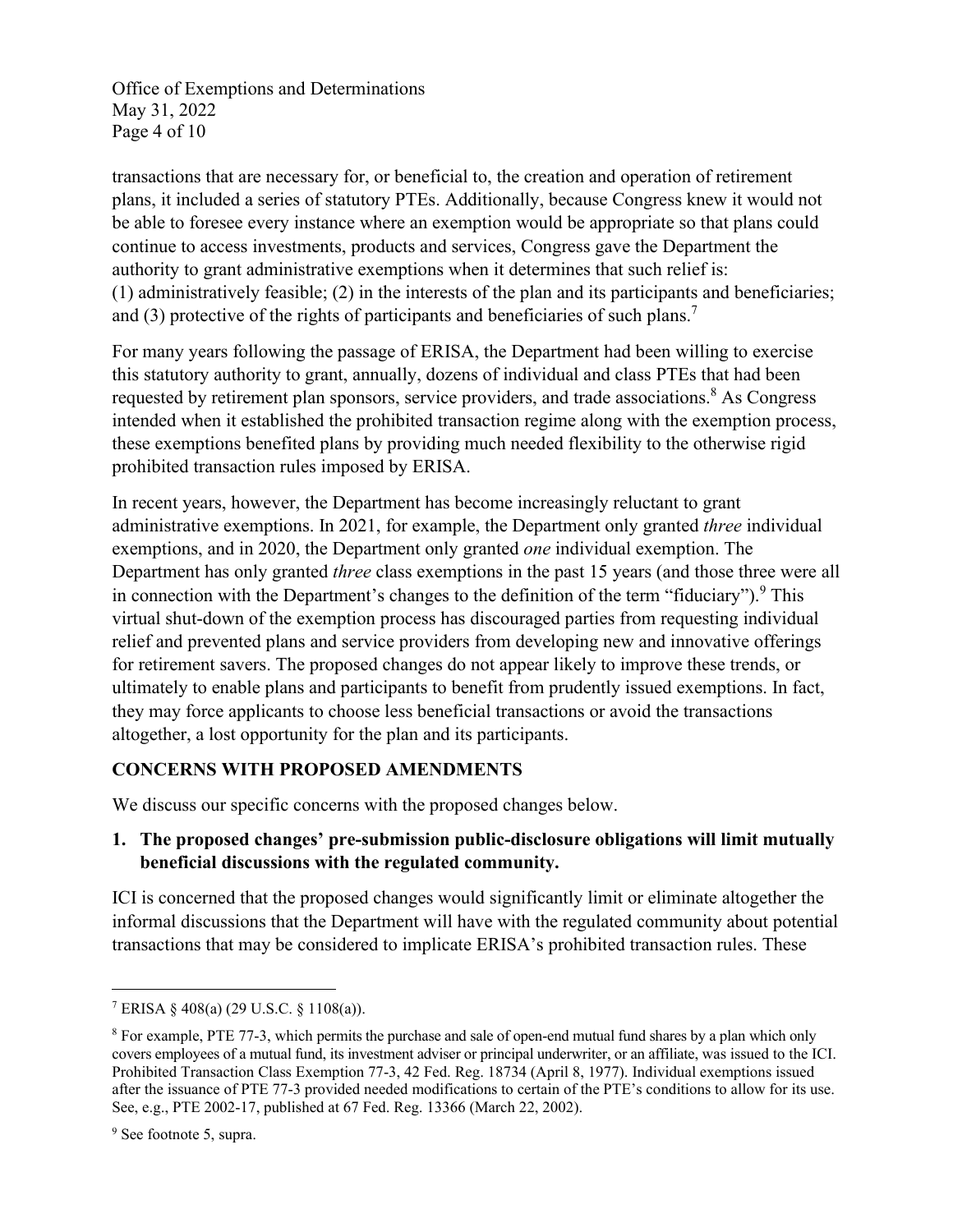Office of Exemptions and Determinations May 31, 2022 Page 5 of 10

concerns are primarily based on three changes included in the Proposal that: (1) would require that all communications with the Department regarding a requested exemption be part of the administrative record that the public can obtain on request; (2) would bar the Department from communicating with pre-submission applicants on an anonymous basis; and (3) would broadly define the term "pre-submission applicant" to mean a "party that contacts the Department, either orally or in writing, to inquire whether a party with a particular fact pattern would need to submit an exemption application and, if so, what conditions and relief would be applicable."<sup>10</sup> Taken together, these changes mean that a prospective applicant or its representative contacting the Department's exemption staff about the application of ERISA's prohibited transaction rules and the potential need for administrative relief will be required to identify themselves, and the Department will create a record of their inquiry that is open to public inspection.

We are concerned that these changes would significantly deter the customary practice of seeking a meeting with the Department's exemption staff to discuss what the staff's attitude would be toward a requested exemption before a would-be applicant incurs the time and expense of preparing a formal application. They may also prevent plan sponsors and service providers from consulting the Department to request informal views that they do not need to request an exemption because, for example, under their facts no prohibited transaction would occur or because another exemption is available.

This new public disclosure obligation seems particularly anomalous given that preliminary conversations about whether an exemption is feasible in light of the circumstances surrounding a particular transaction can be beneficial to both the Department and the regulated community. ERISA's prohibited transaction rules and their accompanying exemptions are complex, and in many instances, there is little guidance from the Department on when and how specific conditions of the exemptions apply. By eliminating these anonymous discussions and clarifying that the Department will make a record that is open to the public whenever a party inquires "whether a party with a particular fact pattern would need to submit an exemption application, and, if so, what conditions and relief would be applicable," we are concerned that the proposed changes will significantly limit the beneficial dialogue that has informally developed between the Department and such practitioners. ICI believes that these unfortunate consequences could be avoided if the Department's application procedures continue to permit ERISA practitioners to have pre-submission conversations with the Department without identifying their clients by name.

## **2. The proposed changes for confirming the "independence" of independent fiduciaries and appraisers would reduce competition, increase costs and create uncertainty.**

Exemptions often impose requirements that an independent fiduciary be appointed to represent the interests of the plan and, if relevant, an independent appraiser to establish that the plan will pay no more for or receive no less than the fair market value of an asset in a transaction. The proposed changes would impose significant changes to the requirements for independent

 $10$  Section 2570.31(k) of Proposal.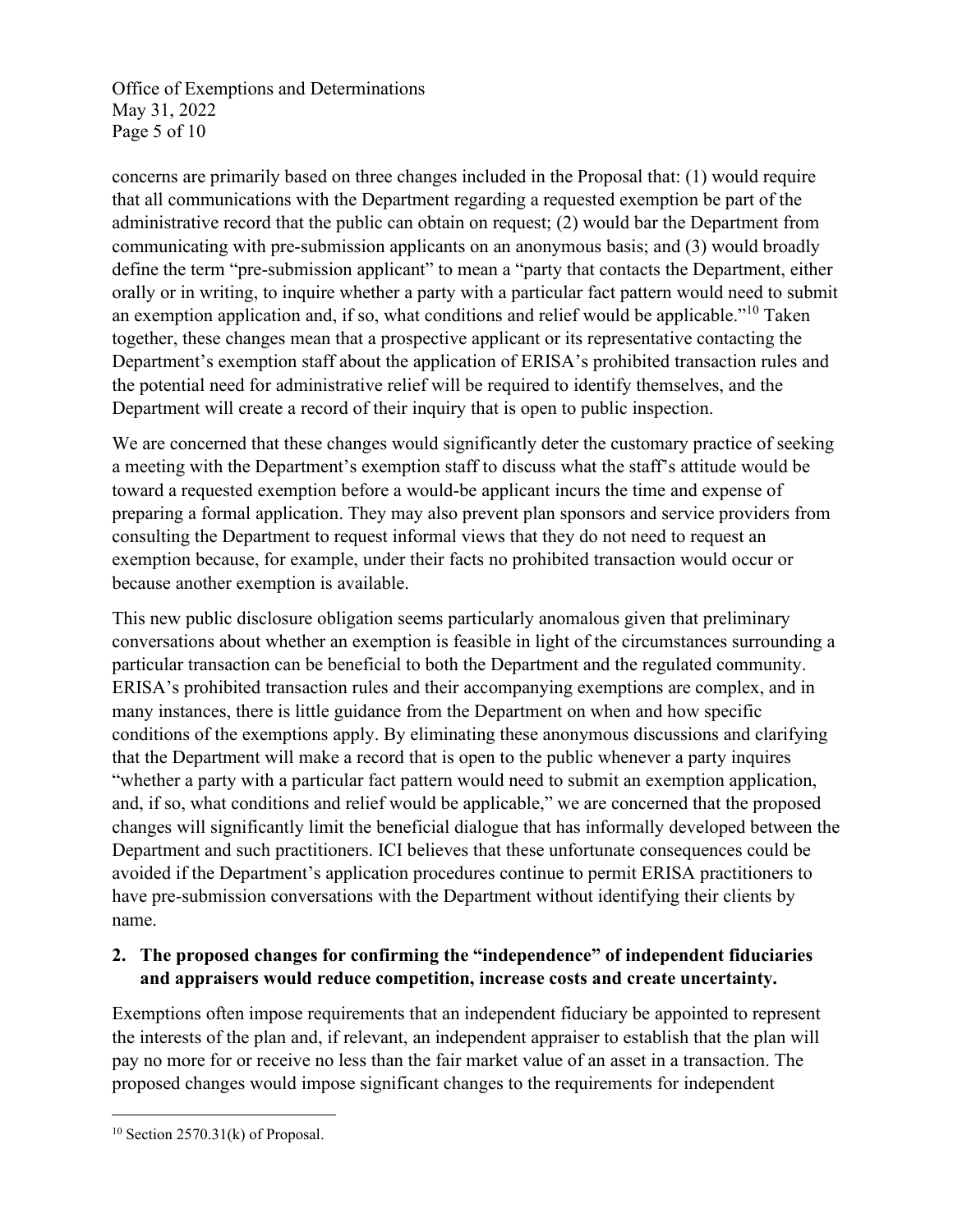Office of Exemptions and Determinations May 31, 2022 Page 6 of 10

fiduciaries and appraisers and the circumstances under which such persons will be considered independent of the parties involved in an exemption transaction,  $11$  including new revenue thresholds for determining "independence," as well as new independence and insurance requirements—which collectively will serve to reduce competition, increase costs and create uncertainty.

## **2.1 Independence threshold.**

For example, under the Proposal, the Department would presume that a fiduciary does *not* qualify as "independent" if its revenues from the parties involved in the exemption transaction exceed 2 percent of its revenues, "unless, in its sole discretion, the Department determines otherwise."<sup>12</sup>

We are concerned that this new 2 percent ceiling on the revenues of qualified independent fiduciaries and appraisers will create an unnecessary barrier to entry for fiduciaries and service providers who would otherwise be able to serve as a qualified independent fiduciary under the standards that are present in the Department's existing procedures.

The new revenue standard for independence will be harder for exemption applicants to meet and could reduce competition, by narrowing down the field of smaller firms. It could impact smaller entities by limiting the amount of work they do for any one client and allow a larger entity to negotiate a larger fee by virtue of its overall revenue characteristics. This means *less competition, fewer choices, and increased cost* for plan sponsors and others in need of these independent fiduciary providers. The Department does not provide any evidence that the current standards are insufficient.

## **2.2 Independence from all parties.**

ICI is also concerned that the proposed changes would require qualified independent appraisers to be independent of any qualified independent fiduciary, and not merely the applicant. Like the discussion above, we are concerned that these new conditions will unnecessarily limit choices for plans and participants by limiting the parties who will be willing to participate in an exemption transaction and increasing the costs associated with exemption transactions. These limitations would also apparently elevate independence over competence, experience, and expertise. This change could, for example, prevent qualified independent fiduciaries from selecting appraisers with whom they have developed longstanding and trusted relationships.

The proposed changes also provide that an entity may not be considered independent if it has an interest in the subject transaction *or future transactions of the same nature or type*. In the preamble to the Proposal, the Department stated that it is concerned that certain independent

<sup>&</sup>lt;sup>11</sup> Section 2570.31(j) of Proposal.

<sup>&</sup>lt;sup>12</sup> This change would significantly alter the Department's existing rules that currently: (1) indicate that a fiduciary may be considered as "independent" if its revenues from any party in interest involved in the exemption transaction are not more than 5 percent of its total revenues; and (2) provide an independence safe harbor if a fiduciary receives fewer than 2 percent of its revenues from any party in interest. See, e.g., DOL Adv. Op. 2001-09 (Dec. 14, 2001).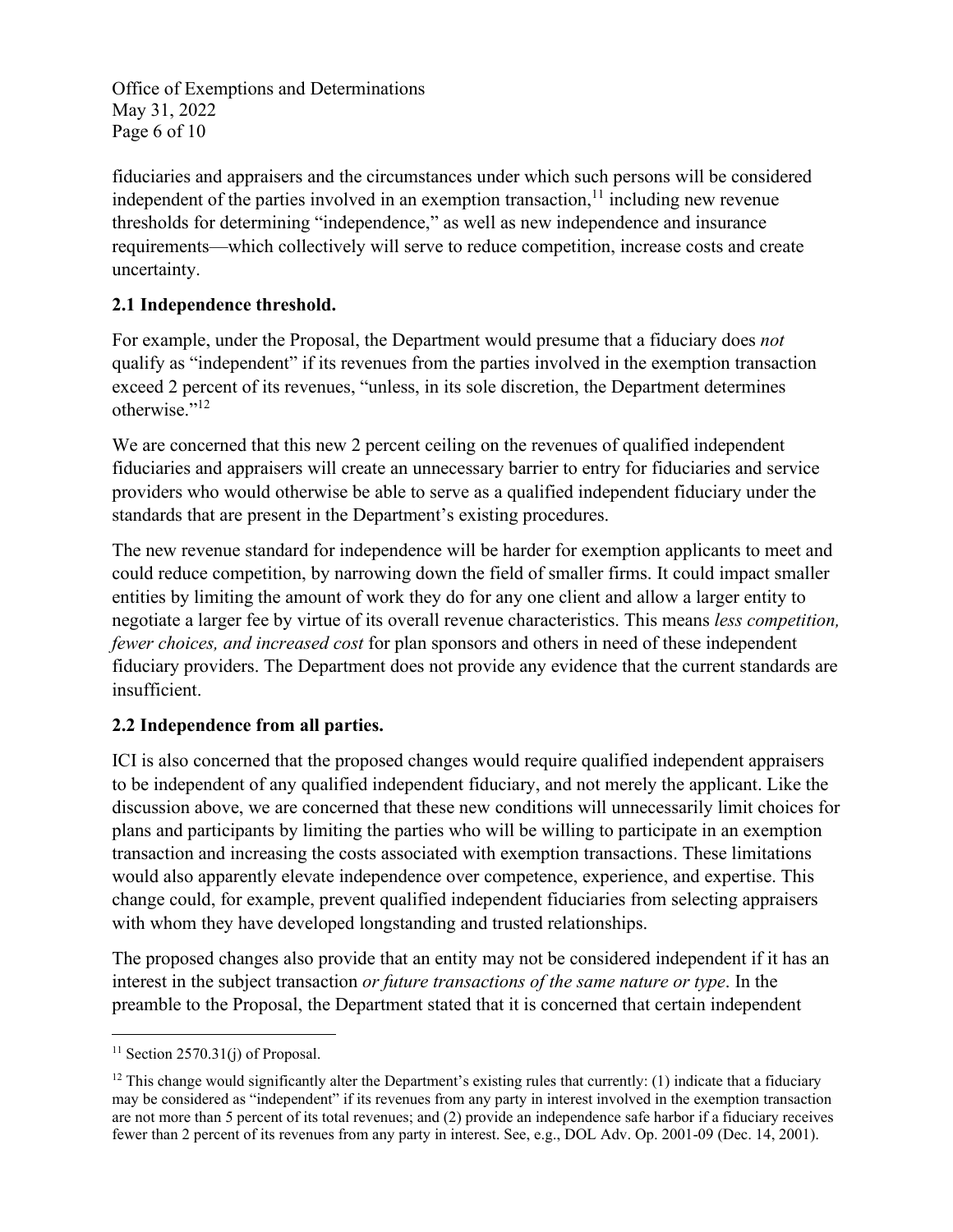Office of Exemptions and Determinations May 31, 2022 Page 7 of 10

fiduciaries may have a "business interest" in facilitating an exemption transaction, such as to promote its independent fiduciary services to other clients, or to promote a relationship with a third party, such as an investment advisor or bank. The uncertainly inherent in this standard will likely reduce the number of entities willing to serve as independent fiduciaries, reduce competition and increase fees, all without any apparent benefit to plans.

## **2.3 Liability insurance requirement.**

An independent fiduciary would be required under the proposed changes to maintain fiduciary liability insurance in an amount that is sufficient to indemnify the plan for damages resulting from a breach by the independent fiduciary of either (a) ERISA, the Code, or any other federal or state law, or (b) its agreement with the plan. The insurance may not contain an exclusion for actions brought by the Department or any other federal or state regulator, the plan, or plan participants or beneficiaries.

For exceptionally large transactions, this may make fiduciary insurance unavailable or at least prohibitively expensive. As the Department notes, many and perhaps most independent fiduciaries have an interest in future business and can more accurately assess risk as they have more complete information. This interest appears to negate the only positive benefit from insurance since any claim resulting in a payout would materially damage the ability of an independent fiduciary to obtain future business.

#### **3. The proposed changes' information requirements will significantly increase the costs of seeking an individual exemption.**

ICI is also concerned that the proposed changes' new information requirements will create barriers of entry to the exemption process except for the largest applicants. In this respect, the proposed changes would require even more information from the applicant than the voluminous amount already required, including:

- A description of material benefits non-plan parties would receive as a result of the transactions the exemption would permit.
- The costs and benefits (quantified if possible) of the transaction to plans, participants, and beneficiaries.
- A detailed description of potential alternatives to engaging in the prohibited transaction (if an exemption is granted), and why those alternatives were not pursued.
- A description of each conflict of interest or potential instance of self-dealing that would be permitted if the exemption is granted.
- With respect to applications for individual exemptions, the applicant would need to report:
	- o foreign (in addition to domestic) criminal convictions and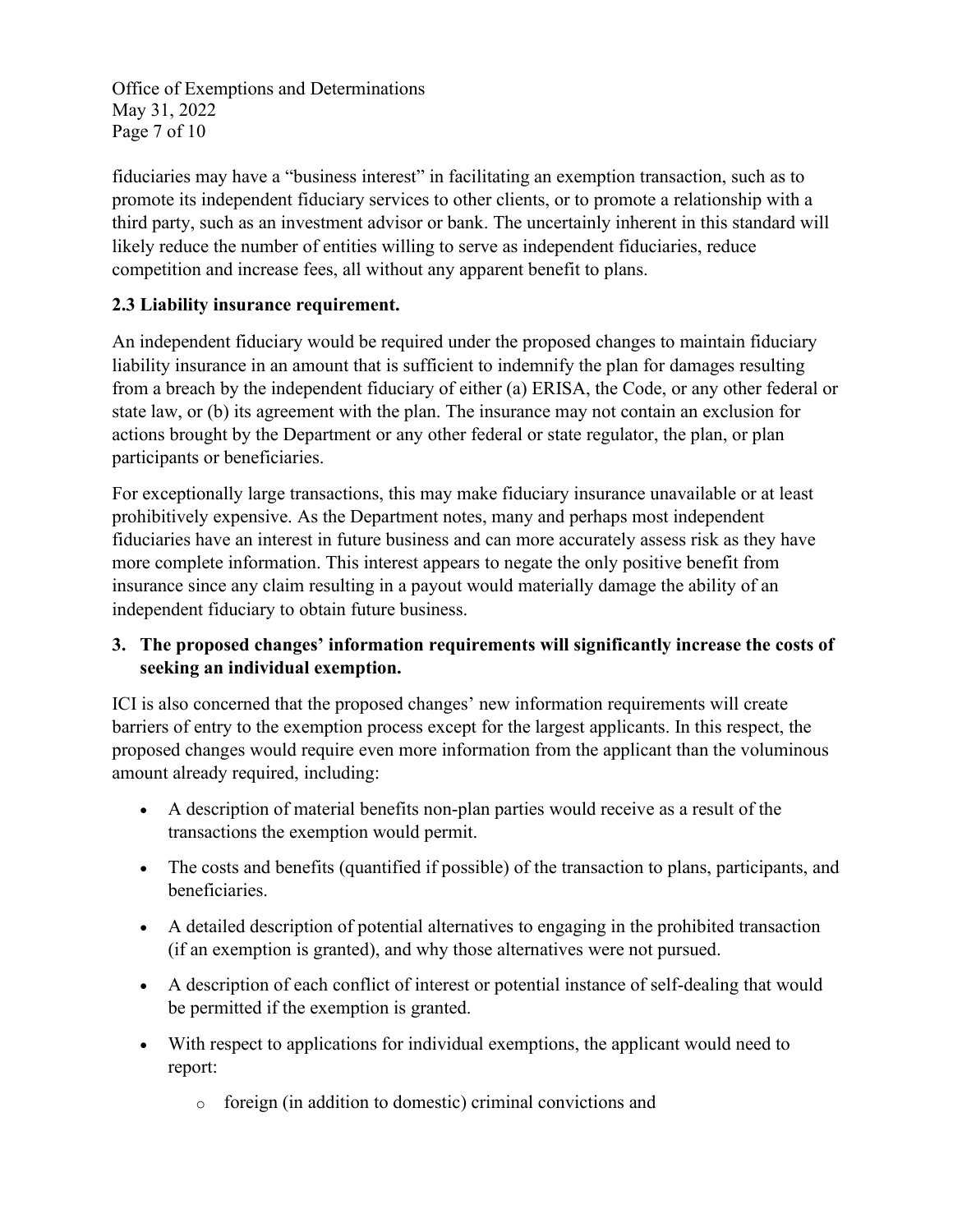Office of Exemptions and Determinations May 31, 2022 Page 8 of 10

> $\circ$  any prior transaction between (i) the plan or plan sponsor and (ii) a party involved in the transaction. $13$

Much of this information appears similar to the type of regulatory impact analysis required of federal agencies in promulgating new regulations and for which many applicants would not have the resources to perform. The costs associated with this requirement would eliminate—except for exceptionally large plans—transactions that would otherwise be commercially beneficial.

#### **4. The proposed changes would unnecessarily narrow the universe of eligible parties and transactions.**

Under the Proposal, the Department generally would not consider the exemption application for any transaction that involves a party in interest who is the subject of an investigation by any regulatory entity under any federal or state laws.<sup>14</sup> We are concerned that this broadly drafted exclusion would unnecessarily and without benefit narrow the universe of parties that are eligible to participate in an exemption transaction and the types of transactions that will be eligible.

Among other persons and entities, a "party in interest" includes any fiduciary, service provider, employer, or employee organization involved in the exemption transaction, as well as the employees, officers, and directors of some of those entities. The limitation described in the preceding paragraph would unreasonably expand the existing bar for parties in interest who are being investigated or charged for ERISA violations to cover *any investigation or action by any state or federal regulator.* This condition is far too broad and will unnecessarily limit the universe of parties that will be eligible to participate in an exemption transaction. Large institutions are often and routinely under examination by a state or federal regulator (e.g., occupational, tax, or environmental regulators) as part of normal business operating requirements.

While we could understand concerns with parties in interest who are being investigated or charged *for ERISA violations*, we do not believe that investigations and actions under statutes or regulations that are unrelated to ERISA or a party's ability to manage or administer an employee benefit plan should impact an application's review. ICI does not believe, for example, that every routine investigation resulting from a customer complaint should prevent the Department from considering an exemption application involving those parties. Similarly, we do not believe that the investigation of a service provider's employee by *any* state or federal regulator should generally prevent the consideration of an exemption application.

Furthermore, we believe that the added information requirements regarding investigations and criminal actions involving the applicant and any qualified independent fiduciary are unnecessary to the extent that they are unrelated to ERISA or other statutes or regulations that are indicative

<sup>&</sup>lt;sup>13</sup> The Department explained in the preamble to the Proposal that the requirement to report prior transactions is intended to allow the Department to determine whether the proposed transaction fits into a larger pattern or practice. 87 Fed. Reg. 14722, at 14731.

<sup>&</sup>lt;sup>14</sup> Section  $2570.33(a)(2)$  of Proposal.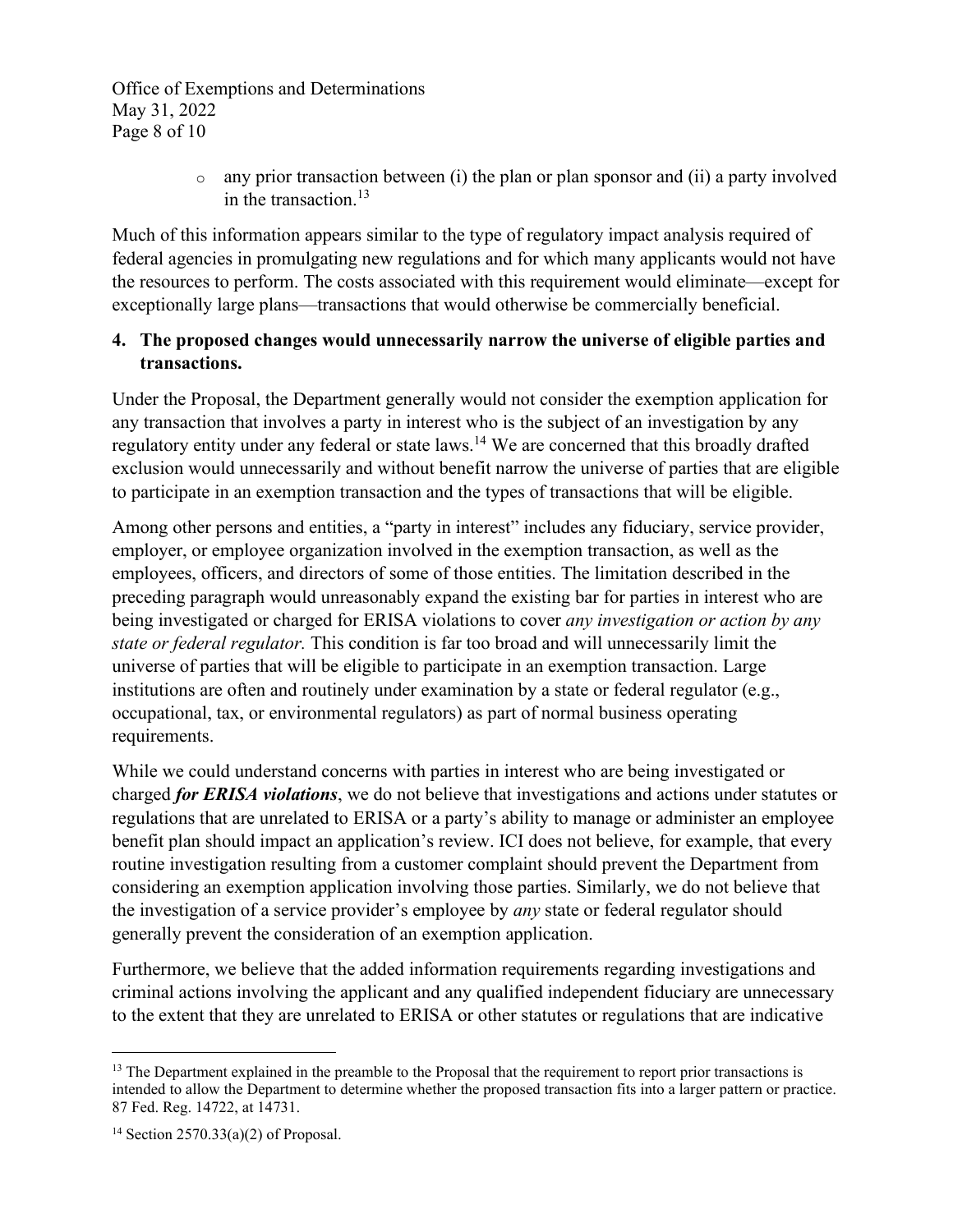Office of Exemptions and Determinations May 31, 2022 Page 9 of 10

of a party's ability to manage or administer an employee benefit plan. These new disclosures are not necessary to ensure that an exemption transaction meets the statutory requirements of being administratively feasible, in the interests of plans and participants, and protective of their rights.

## **5. The proposed changes fail to consider the impact on retirement plans and their participants in accessing beneficial services, investments, and transactions that are necessary for, or beneficial to, their creation and operation.**

Finally, while the preamble to the Proposal includes a lengthy discussion of the newly proposed conditions and how they will operate to limit the universe of exemption transactions that will be considered and granted,<sup>15</sup> the preamble does not provide any data or examples of wrongdoing or abuse to support enormous changes to the application procedures and fails to include any regulatory impact analysis designed to assess the impact of the proposed changes on retirement plans and their participants in accessing beneficial services, investments, and transactions that are necessary for, or beneficial to, their creation and operation.<sup>16</sup> This is genuinely concerning because, in the absence of such evidence, the Department's proposed application procedures will arbitrarily create significant roadblocks for retirement plans and participants who would otherwise be able to benefit from an exemption transaction.

We assume that the Department concluded that such an analysis was not required in light of its finding that the proposed rulemaking was not considered "significant." This conclusion is surprising and troubling (and in our view incorrect) given that, as discussed above, these changes will substantively impact the design and operation of, and costs associated with, exemption transactions. Perhaps even more compelling is that the Proposal provides that the Department will presume that the impartial conduct standards of the Department's fiduciary advice class exemption (PTE 2020-02) will be applied to each new exemption. An exemption applicant who could not (or did not wish to) meet these impartial conduct standards would bear the burden of establishing why the standards should not apply to its requested exemption. This would be a significant expansion of the Department's policy regarding impartiality. Since these rules also apply to exemptions for IRA transactions, they would essentially create a fiduciary standard for exemptions covering IRAs that are otherwise not subject to ERISA's fiduciary standard of care. We believe that this is inconsistent with the reasoning of the Fifth Circuit's decision to vacate the Department's fiduciary regulations.<sup>17</sup>

ICI urges the Department to reconsider its conclusion that the proposed rulemaking is not "significant," and analyze how each of these new conditions is likely to increase the costs

<sup>&</sup>lt;sup>15</sup> In addition to the amendments discussed above, several additional preamble statements and proposed changes seem intended solely to discourage the public from submitting exemption applications. For example, the Department expressly states that the existence of an exemption is not determinative of whether a future exemption will be granted with the same or similar facts and that exemptions will only be granted when administratively feasible "*for the Department"* (emphasis added). Sections  $2570.30(g)$ , and  $2570.48(a)(1)$  of the Proposal.

<sup>16</sup> 87 Fed. Reg. 14722 (March 15, 2022). See also Executive Order 12866, 58 Fed. Reg. 51735 (October 4, 1993).

<sup>&</sup>lt;sup>17</sup> See *Chamber of Commerce of the United States v. Acosta*, 885 F.3d 360, 384 (5<sup>th</sup> Cir. 2018).